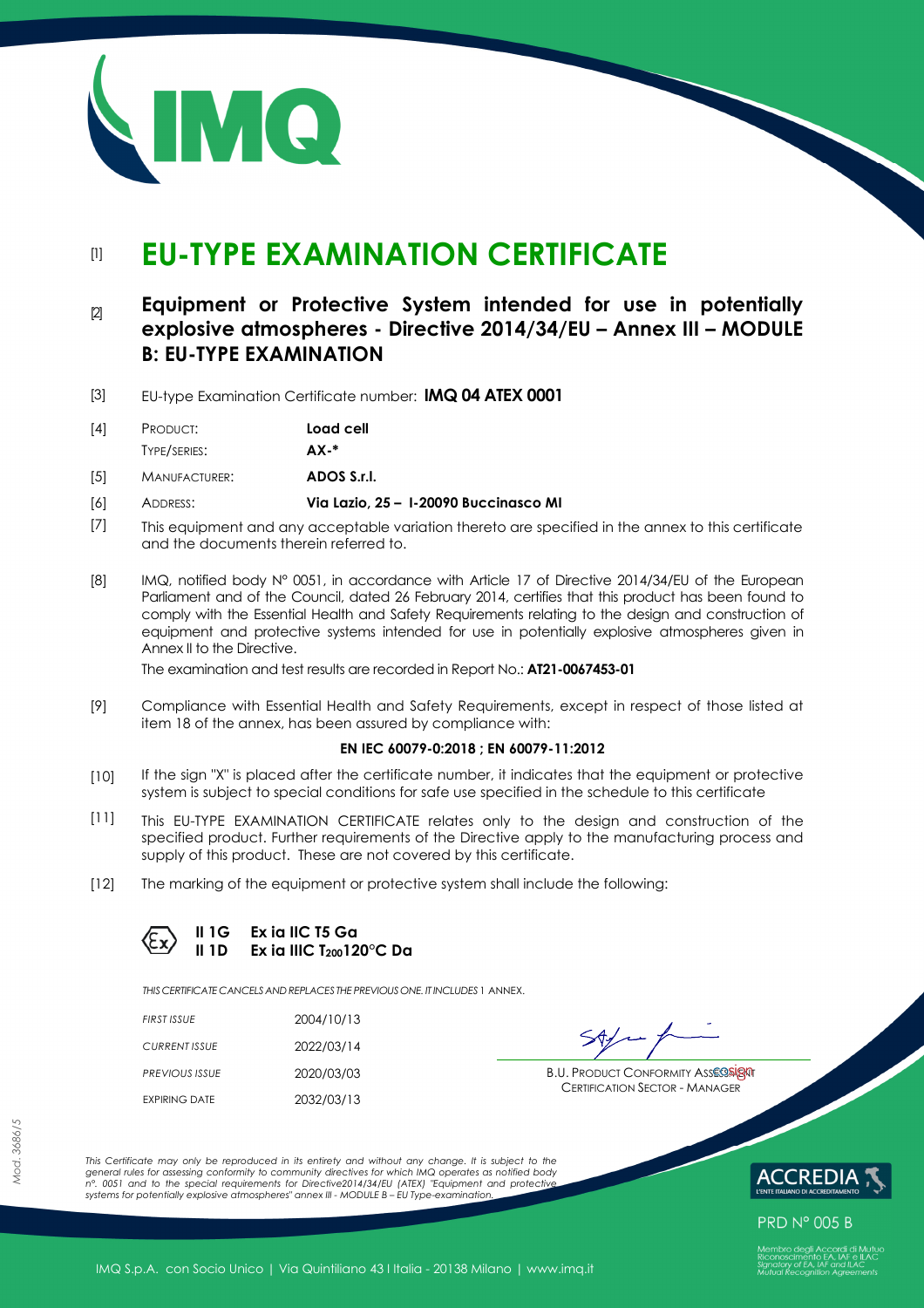



# [14] EU-type Examination Certificate number: **IMQ 04 ATEX 0001**

# **[15] Description of product:**

**AX-\*** series load cells are analogue devices used in systems for measuring weight and/or force in potentially explosive areas, with the presence of combustible gases and/or powders. They are essentially composed of a steel body - stainless steel (AISI 630 / AISI 304 /AISI 316) or hardened steel, steels which do not contain more than 7.5% magnesium + titanium + zirconium, to which the strain gauges are attached – and a connection system made of either an inseparable shielded cable with a maximum length of 50 m or by way of a metal connector integral with the load cell body.

All load cells are protected by welded metal elements or by chemical sealing, and the degree of protection can be\*\*: IP66 / IP67 / IP69 according to IEC / EN 60259 (IP69K according to DIN 40050-9).

The protection level of the load cell is guaranteed by chemical and/or mechanical sealing. There are various methods for sealing the load cells:

- coating and/or encapsulating the electrical part with epoxy, silicone rubber or polyurethane resins
- micro-TIG welding of metal parts
- a combination of both methods

\*\* The degree of protection and the ambient temperature may vary depending on the type of cable gland/connector

## **[15.1] Models/Series Identification:**



## **[15.2] Ratings: -**

## **[15.3] Safety Ratings:**

or

or

Ui = 17,3 V; Ii = 200 mA; Pi = 865 mW; Ci = 0,075 nF; Li = 0,8 µH

 $Ui = 14 V$ ;  $li = 238 mA$ ;  $Pi = 833 MW$ ;  $Ci = 0.075 nF$ ;  $Li = 0.8 \mu H$ 

Ui = 24 V; Ii = 164 mA; Pi = 980 mW; Ci = 0,075 nF; Li = 0,8 µH





# **PRD N° 005 B**

mbro degli Accordi di Mutuo<br>phoscimento EA, IAF e ILAC<br>atory of EA, IAF and ILAC<br>ual Recognition Agreements

This Certificate may only be reproduced in its entirety and without any change. It is subject to the general rules for assessing conformity to community directives for which IMQ operates as notified body n°. 0051 and to the<br>special requirements for Directive2014/34/EU (ATEX) "Equipment and protective systems for potentially explosive *atmospheres" annex III - MODULE B – EU Type-examination.*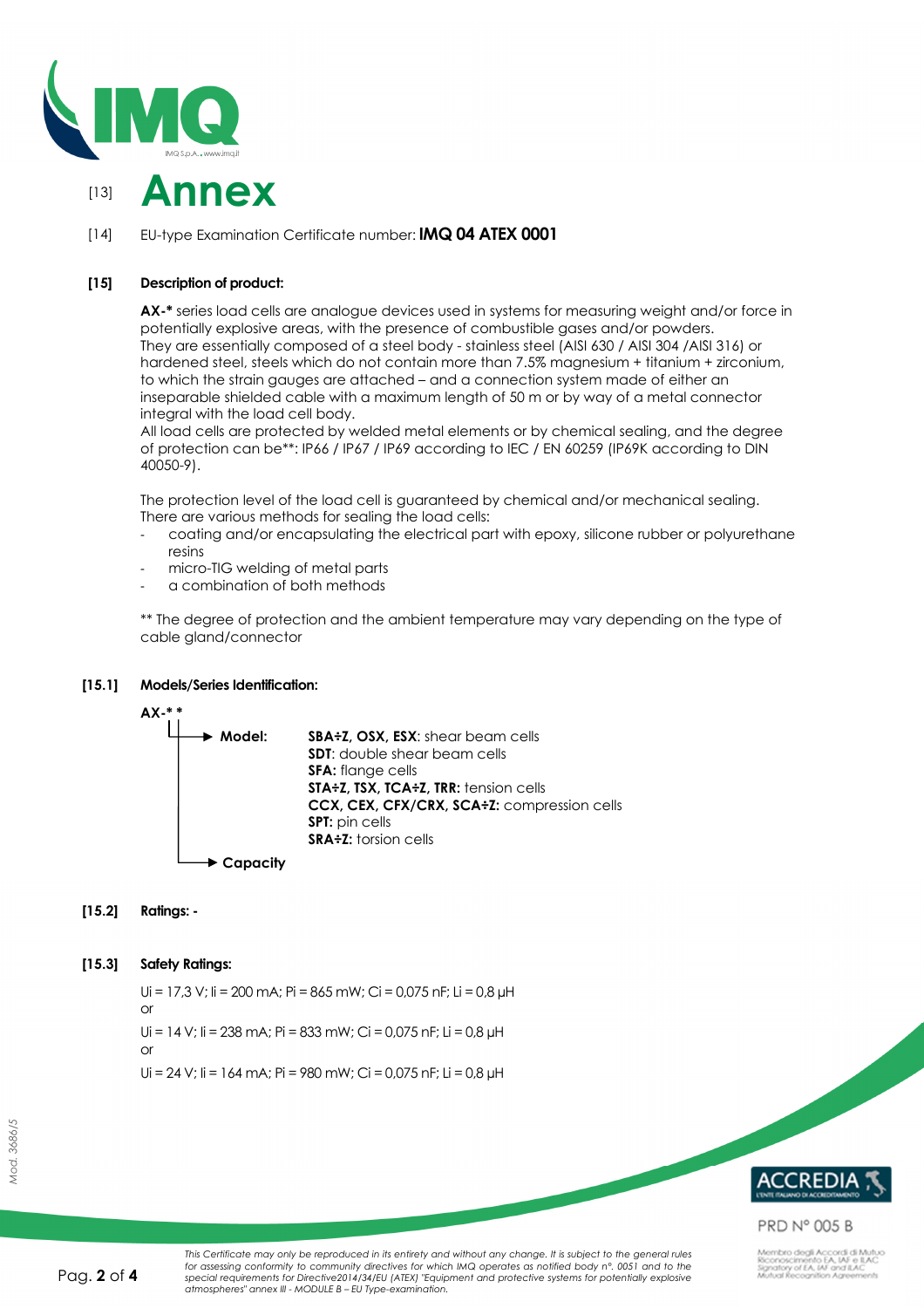



[14] EU-type Examination Certificate number: **IMQ 04 ATEX 0001**

# **[15.4] Ambient temperature and temperature classes:**

Ambient temperature: –40 °C ÷ +70 °C Temperature class / assigned temperature: T5 / T<sub>200</sub>120°C

# **[15.5] Degree of protection (IP code):**

IP66/67/69 according to EN 60529 IP69K according to DIN 40050-9

- **[15.6] Warnings:**
- **[16] Report:** AT21-0067453-01

# **[16.1] Routine (factory) tests:**

The manufacturer shall carry out the routine test and verifications prescribed at clause 28.1 of the EN 60079-0, and a dielectric routine test at 500 V maintained for at least 60 seconds, on the complete device, with a maximum leakage current of 5 mA

## **[16.2] Conformity with the documentation:**

The manufacturer shall carry out the verifications or tests necessary to ensure that the product complies with the documentation.

Marking the equipment in accordance with Clause 29 of EN 60079-0, the manufacturer attests on his own responsibility that:

- the equipment has been constructed in accordance with the applicable requirements of the relevant standards in safety matters,
- the routine verifications and routine tests in 28.1 of EN 60079-0 have been successfully completed with positive results

## **[16.3] Installation conditions:**

Above referred equipment is foreseen to be installed in locations where there are environmental conditions as clearly specified at clause 1, par. 2 of EN 60079-0.

Installation and use in atmospheric and environmental conditions that are out of above mentioned intervals requires special considerations and additional measures by the side of installer or user. These should be specified to the manufacturer by the user.

It is not required by applicable standard listed in [9] that the certification body confirm suitability for the adverse conditions. Installation of equipment has to proceed according to EN 60079-14.

**AX-\*** series load cells shall be supplied by associated apparatus certified according to EN 60079-0 and EN 60079-11, with the electrical characteristics reported in clause [15.3].

This equipment shall be installed and maintained according to installation and maintenance standards EN 60079-14 and EN 60079-17

**REDI** 

# **PRD N° 005 B**

mbro degli Accordi di Mutua<br>xhoscimento EA, IAF e ILAC<br>atory of EA, IAF and ILAC<br>ual Recognition Agreements